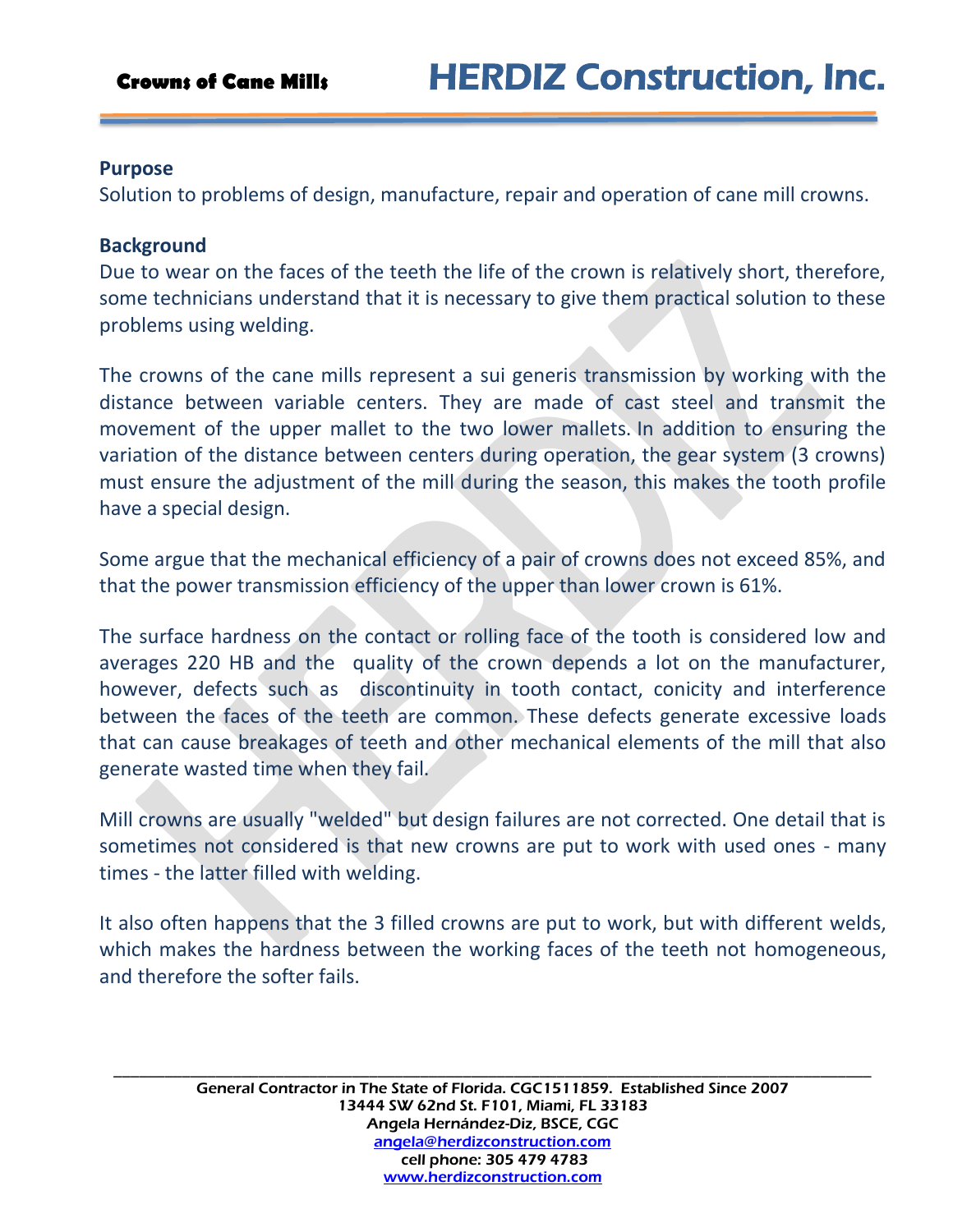# **Crowns of Cane Mills** HERDIZ Construction, Inc.

Finally - but importantly - is that crowns of "profiles" or uneven measurements are put to work which violates any principle of mechanical gear design, also coinciding with the mentioned problems of design failures and harnesses. As a result, you get a problem from which you almost always blame the "welding" that put it by the way during its application in the mill lacks - in most - welding engineering.

### **HERDIZ Construction Proposal**

At HERDIZ Construction we have engineering and automated welding procedures for crown repair, based on scientific studies and 30 years of experience, with average of more than 4,200 repaired units.

Once defined by the sugar mills the size and type of profile to be used in a "crown set" a detailed diagnosis of each unit is made to determine whether it is repairable or not and what the magnitude of the repair is.

Unlike "traditional" repairs at HERDIZ Construction we use automated welding processes with special welds. The selection of the welding process and the application of special welds is in accordance with the codes of the American Welding Society (AWS).

The use of computerized welding equipment ensures the quality of the repair and reduces the risk of failure. Essential aspects of the welding process such as introduced heat, amperage, voltage, feed rate, inductance and arc distance – which commonly depend on the welding machine and the welder's ability – are controlled by software.

Mixer process and welding technology safely allow to repair the teeth and correct the design failures in addition to increasing the life of the repaired horn and being able to apply the repair several times to the same crown.

The application of special welds allows to provide the contact area of the tooth mechanical, physical and chemical properties that cannot be made in the casting of the steel crown.

The surface finish of welded repaired teeth is done by grinding with machined abrasives and finally polished, achieving a rolling surface with low coefficient of friction.